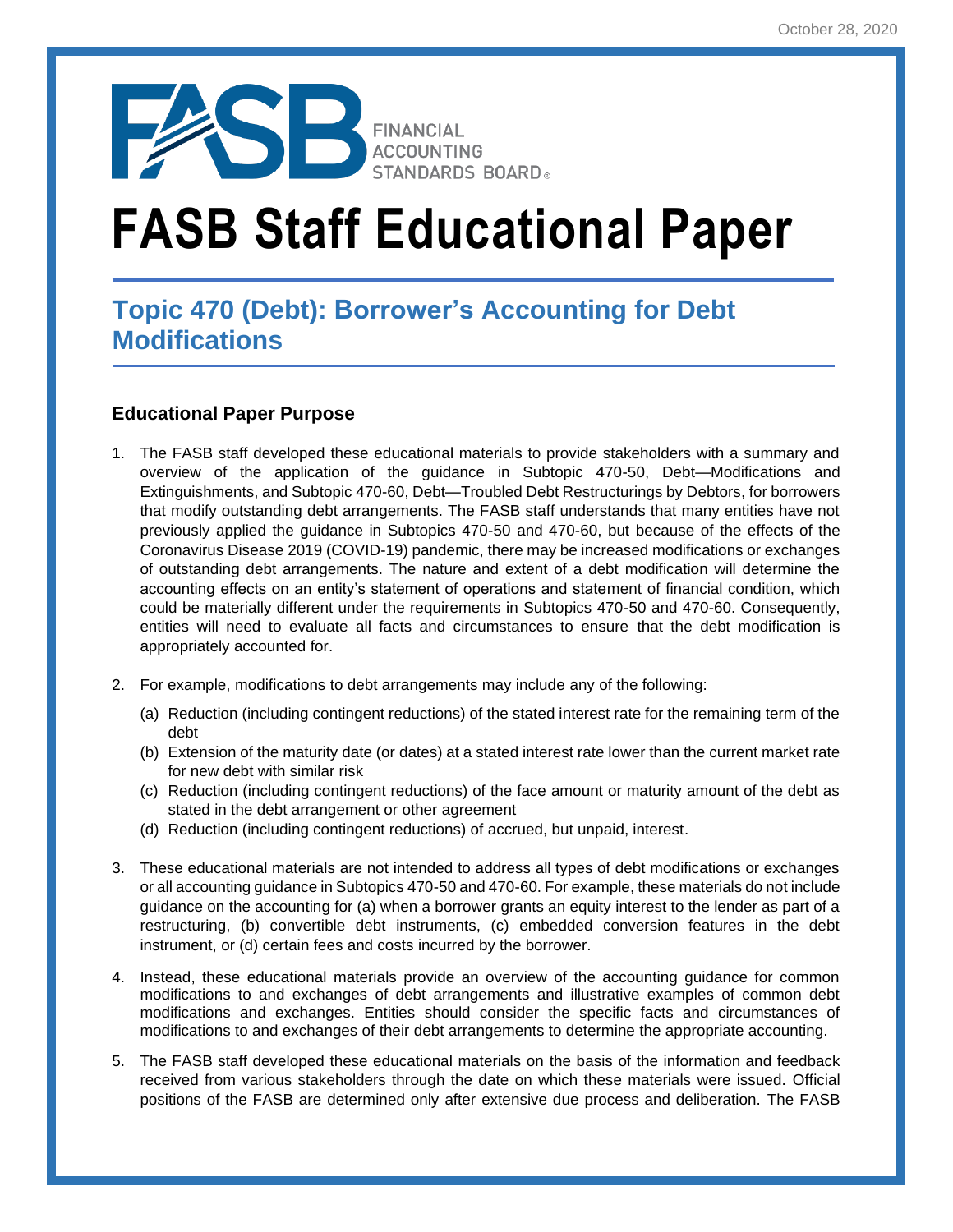staff will continue to monitor this unique and evolving situation and communicate with the industry as this situation unfolds, including through additional Accounting Standards Updates, technical inquiries, and other means, as appropriate.

# **Background**

- 6. Subtopic 470-60 provides guidance on determining whether a modification to or an exchange of a debt arrangement is accounted for as a troubled debt restructuring (TDR), while Subtopic 470-50 provides guidance on determining whether a nontroubled modification or an exchange of debt with the same creditor is accounted for as (a) an extinguishment of the existing debt and issuance of new debt or (b) a modification and continuation of the existing debt.
- 7. Under Subtopic 470-60, a restructuring of a debt constitutes a TDR if the lender, for economic or legal reasons related to the borrower's financial difficulties, grants a concession to the borrower that it would not otherwise consider. The concession is granted by the lender in an attempt to protect as much of its investment as possible. The lender's objective is to make the best of a difficult situation. That is, the lender expects to obtain more cash or other value from the borrower or to increase the probability of payment by granting the concession than it would have otherwise expected if the concession was not granted. Generally, a borrower that can obtain funds from sources other than the existing lender at market interest rates at or near those for nontroubled debt does not meet the requirement of a TDR. Typically, a borrower in a TDR may be able to obtain funds from sources other than the existing lender in the TDR only at effective interest rates (based upon current market interest rates taking into account the creditworthiness of the borrower) that are much higher.
- 8. If a modification to or exchange of a debt arrangement is not accounted for as a TDR, the guidance in Subtopic 470-50 would apply to account for the modification to or exchange of the debt arrangement. Under Subtopic 470-50, a modification to or an exchange of debt instruments with the same lender that has substantially different terms is accounted for as a debt extinguishment.
- 9. If an entity determines that the amended or new debt is not substantially different from the original debt, then the debt is considered modified (not extinguished) and a new effective interest rate should be determined on the basis of the carrying amount of the original debt instrument.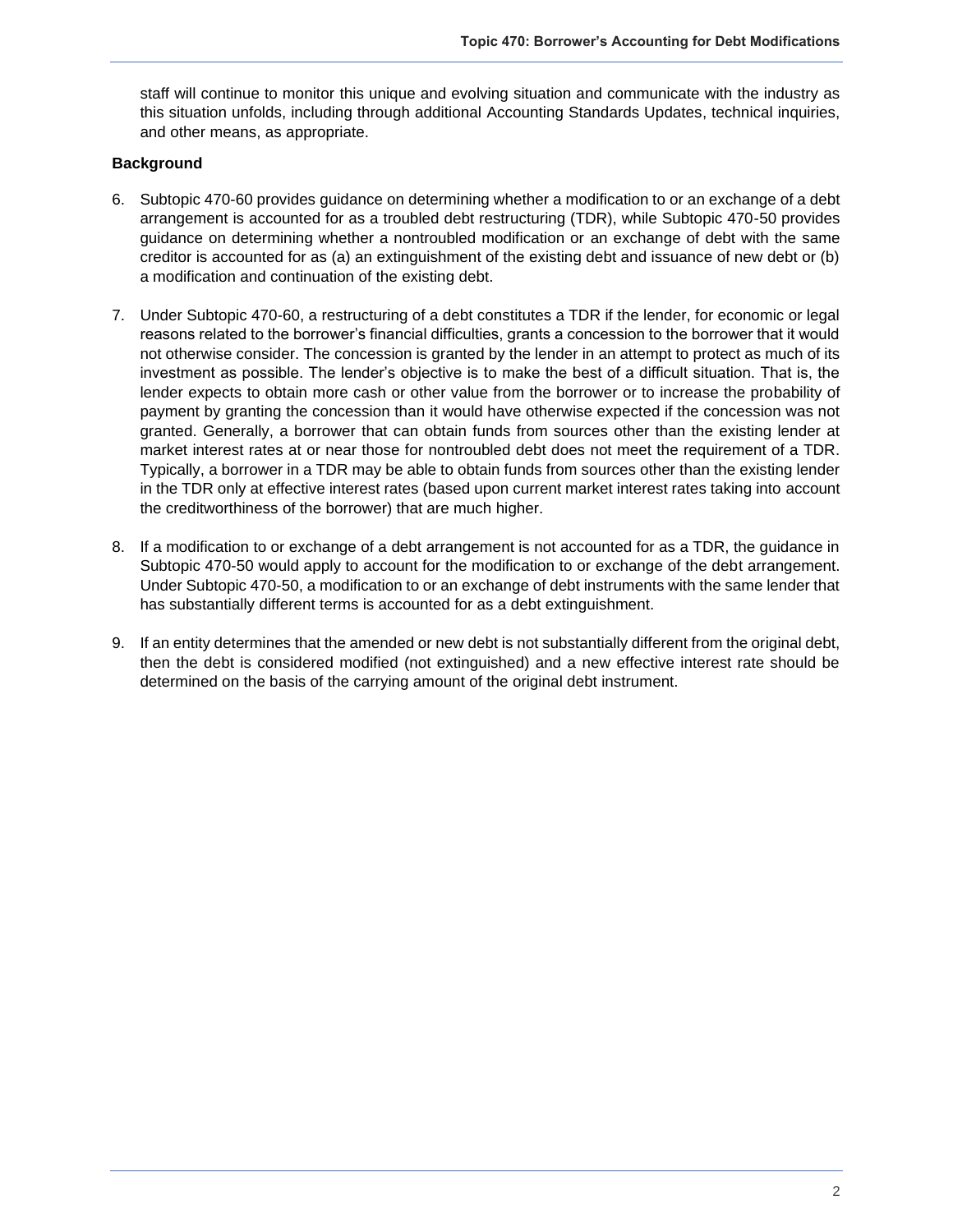- Is the borrower experiencing financial difficulty in accordance with Section 470-60-55? Yes Did the lender grant a concession in Apply the TDR guidance Yes **No** accordance with Section 470-60-55? (Section 470-60-35) **No** Apply modifications and exchanges guidance (Subtopic 470-50) Line-of-Credit or Revolving Term Loan or Debt Security **Debt Arrangements** Apply the guidance in paragraphs Apply the guidance in paragraphs 470-50-40-6 through 40-20 470-50-40-21 through 40-23
- 10. The following diagram illustrates the accounting treatment for debt modifications and exchanges:

11. Subtopic 310-40, Receivables—Troubled Debt Restructuring by Creditors, provides guidance on how a lender should evaluate whether a loan restructuring should qualify for TDR accounting by the lender. The staff notes that Subtopics 310-40 and 470-60 provide tests on evaluating whether a modification represents a TDR and that those tests may not result in the same conclusion between a borrower and a lender. A borrower may have a TDR under Subtopic [470-60](https://dart.deloitte.com/USDART/home/codification/liabilities/asc470-60) even though the related lender does not have a TDR under Subtopic 310-40. The borrower and lender should separately apply the respective guidance to the specific facts and circumstances to determine whether a TDR has occurred.

# **TDRs**

- 12. Under Subtopic 470-60, a TDR occurs when (a) a borrower is experiencing financial difficulties and (b) a lender grants a concession to the borrower that it would not otherwise consider. However, a debt restructuring is not necessarily a TDR even if the borrower is experiencing some financial difficulties. For example, a TDR does not occur if either: 1
	- (i) The lender reduces the effective interest rate on the debt primarily to reflect a decrease in market interest rates in general or a decrease in the risk to maintain a relationship with a borrower that can readily obtain funds from other sources at the current market interest rate
	- (ii) The borrower issues in exchange for its debt new marketable debt having an effective interest rate based on its market price that is at or near the current market interest rates of debt with similar maturity dates and stated interest rates issued by nontroubled borrowers.

<sup>1</sup>See paragraphs 470-60-15-11 through 15-12 for additional circumstances that would not be accounted for as a troubled debt restructuring (TDR).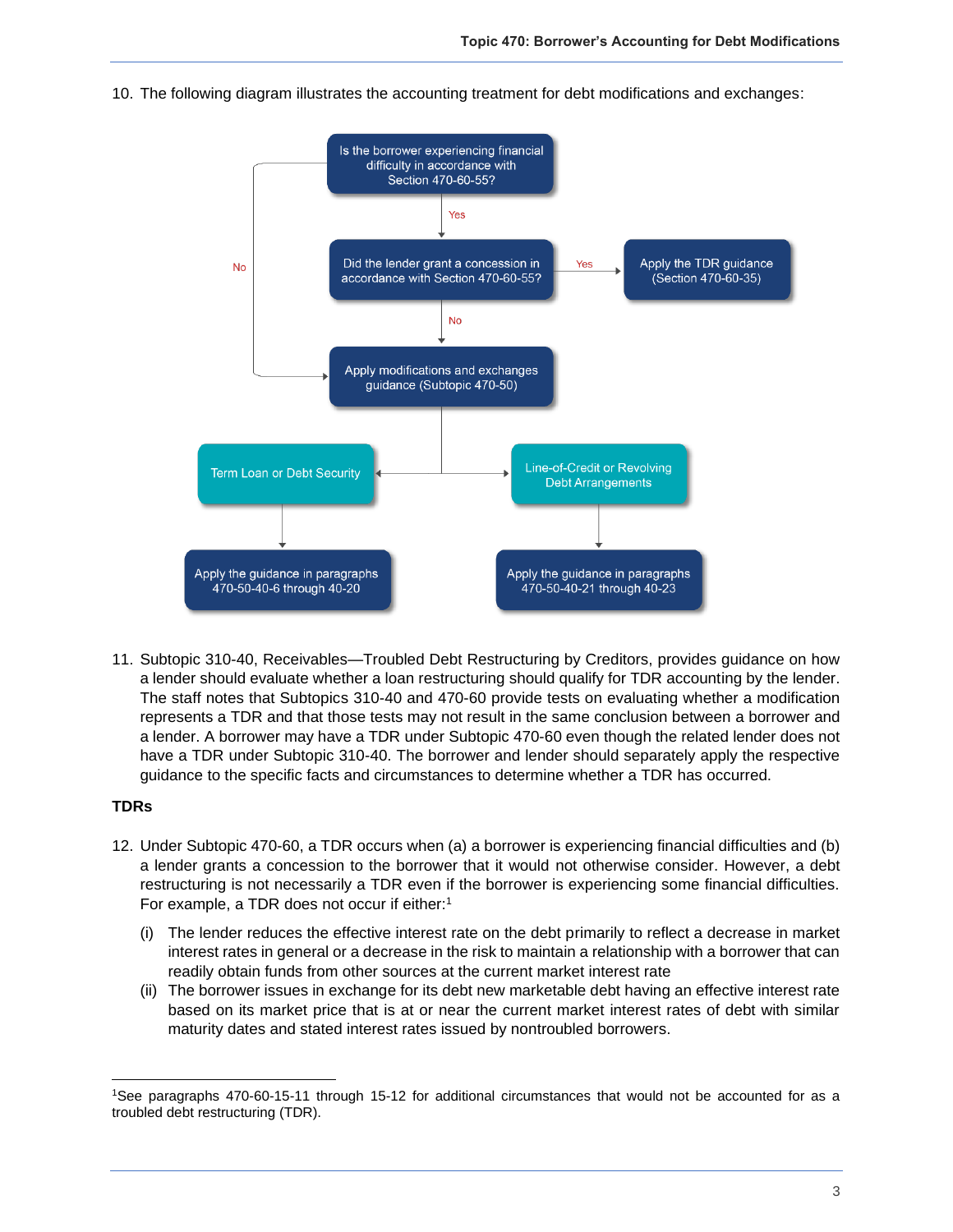# *Determining Whether a Borrower Is Experiencing Financial Difficulties*

- 13. Determining whether a borrower is experiencing financial difficulties may require judgment, depending upon the specific facts and circumstances of the borrower and the environment that it operates in. If the borrower's creditworthiness (for example, based on the borrower's credit rating or equivalent, the effects of the original collateral or credit enhancements in the debt or the borrower's sector risk) has deteriorated since the debt was originally issued, the borrower should evaluate whether it is experiencing financial difficulties.
- 14. A decline in credit rating from investment grade to noninvestment grade is considered a deterioration in the borrower's creditworthiness. Conversely, changes in an investment-grade credit rating are not considered a deterioration in the borrower's creditworthiness for purposes of this evaluation.
- 15. Paragraph 470-60-55-8 provides the following factors that may indicate that the borrower is experiencing financial difficulties:
	- (a) The borrower is currently in default on any of its debt.
	- (b) The borrower has declared or is in the process of declaring bankruptcy.
	- (c) There is significant doubt on whether the borrower will continue to be a going concern.
	- (d) Currently, the borrower has securities that have been delisted, are in the process of being delisted, or are under threat of being delisted from an exchange.
	- (e) Based on estimates and projections that only encompass the current business capabilities, the borrower forecasts that its entity-specific cash flows will be insufficient to service the debt (both interest and principal) in accordance with the contractual terms of the existing agreement through maturity.
	- (f) Absent the current modification, the borrower cannot obtain funds from sources other than the existing lenders at an effective interest rate equal to the current market interest rate for similar debt for a nontroubled borrower.
- 16. Paragraph 470-60-55-9 states that if both of the following factors are present, they provide determinative evidence that the borrower is not experiencing financial difficulty (and therefore the modification or exchange would not be accounted for as a TDR):
	- (a) The borrower is currently servicing the old debt and can obtain funds to repay the old prepayable debt from sources other than the existing lenders (without regard to the current modification) at an effective interest rate equal to the current market interest rate for a nontroubled borrower.
	- (b) The lender agrees to restructure the old debt solely to reflect a decrease in current market interest rates for the borrower or positive changes in the creditworthiness of the borrower since the debt was originally issued.
- 17. The presence of either of those factors individually would be an indicator, but not a determinative indicator, that the borrower is not experiencing financial difficulty.
- 18. If a borrower determines that it is not experiencing financial difficulties, the restructuring is not a TDR and it should apply the debt modification guidance in Subtopic 470-50. If a borrower determines that it is experiencing financial difficulties, it should then determine whether its lender is granting a concession to determine if the restructuring should be accounted for as a TDR.

#### *Determining Whether a Lender Is Granting a Concession*

19. A lender is deemed to have granted a concession if the borrower's effective interest rate on the restructured debt is less than the effective interest rate of the old debt immediately before the restructuring.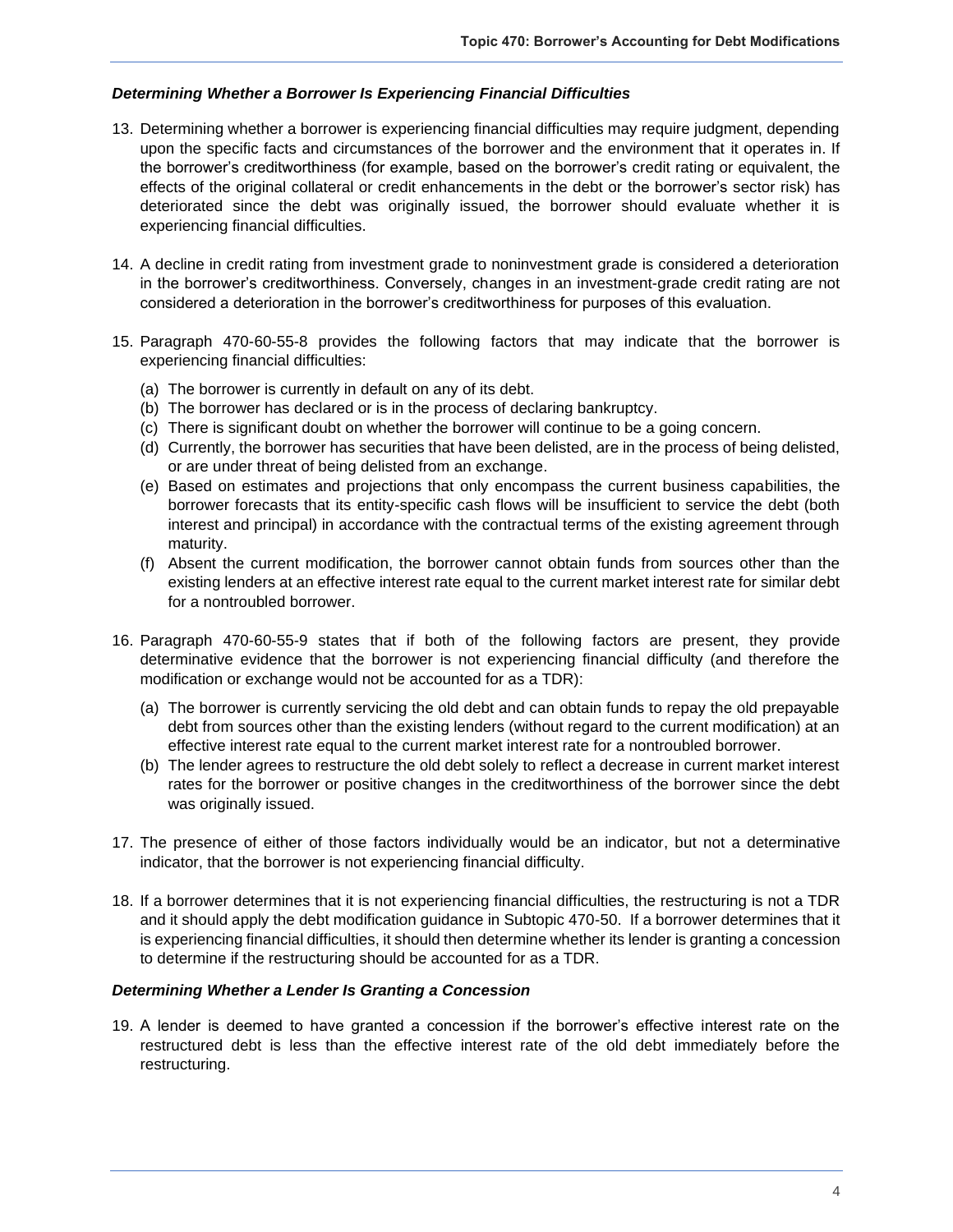- 20. The effective interest rate of the restructured debt (after giving effect to all the terms of the restructured debt including any new or revised options or warrants, any new or revised guarantees or letters of credit, and so forth) should be calculated as follows:
	- (a) First, by projecting all the cash flows under the new terms
	- (b) Then, by solving for the discount rate that equates the present value of the cash flows under the new terms to the borrower's current [carrying amount](https://dart.deloitte.com/USDART/tree/vsid/45877) of the old debt.

The carrying amount for this test would include any unamortized premium, discount, issuance costs, accrued interest payable, and so forth (but would exclude any hedging effects, including basis adjustments to the old debt).

- 21. Although considered rare, if there is persuasive evidence that the decrease in the effective interest rate is solely because of a factor that is not captured in the mathematical calculation (for example, additional collateral), the lender may not have granted a concession and the modification or exchange should be evaluated on the basis of the substance of the modification.
- 22. In certain situations, a borrower may have recently restructured its debt and is currently restructuring that debt again. In determining the new effective interest rate of the restructured debt (after giving effect to all the terms of the restructured debt, including any new or revised options or warrants, any new or revised guarantees or letters of credit, and so forth), an entity should:
	- (a) First, project all the cash flows under the new terms
	- (b) Then, solve for the discount rate that equates the present value of the cash flows under the new terms to the borrower's previous carrying amount of the debt immediately preceding the earlier restructuring
	- (c) Finally, compare the effective interest rate of the restructured debt with the effective interest rate of the debt immediately preceding the earlier restructuring for purposes of determining whether the lender granted a concession (that is, whether the effective borrowing rate decreased).
- 23. If a borrower determines that the effective interest rate of the restructured debt is less than the debt's effective interest rate immediately preceding the earlier restructuring, the lender has granted a concession.

# *Accounting for TDRs*

- 24. For a TDR that involves only modification of terms of a debt arrangement,<sup>2</sup> the accounting depends upon whether the total undiscounted future cash payments specified by the new terms are greater or less than the carrying amount of the debt at the time of the restructuring.
- 25. Total future cash payments include all the following:
	- (a) Amounts designated as either principal or interest by the new terms of the arrangement.
	- (b) Related accrued interest at the time of the restructuring that continues to be payable under the new terms.
	- (c) Amounts designated either as principal or interest by the new terms that may be contingently payable on a specified event or circumstance (for example, the borrower may be required to pay specified amounts if its financial condition improves to a specified degree within a specified period). In determining those amounts, an entity should assume that any contingent future payment will have to be paid.
	- (d) The principal and accrued interest that is payable on demand, or could become payable on demand, assuming the maximum number of periods possible under the restructured terms.

<sup>2</sup>For other types of TDRs, such as transferring assets or issuing an equity interest to a lender to satisfy the borrower's obligation, an entity should consider the relevant guidance in Subtopic 470-60, Debt—Troubled Debt Restructurings by Debtors.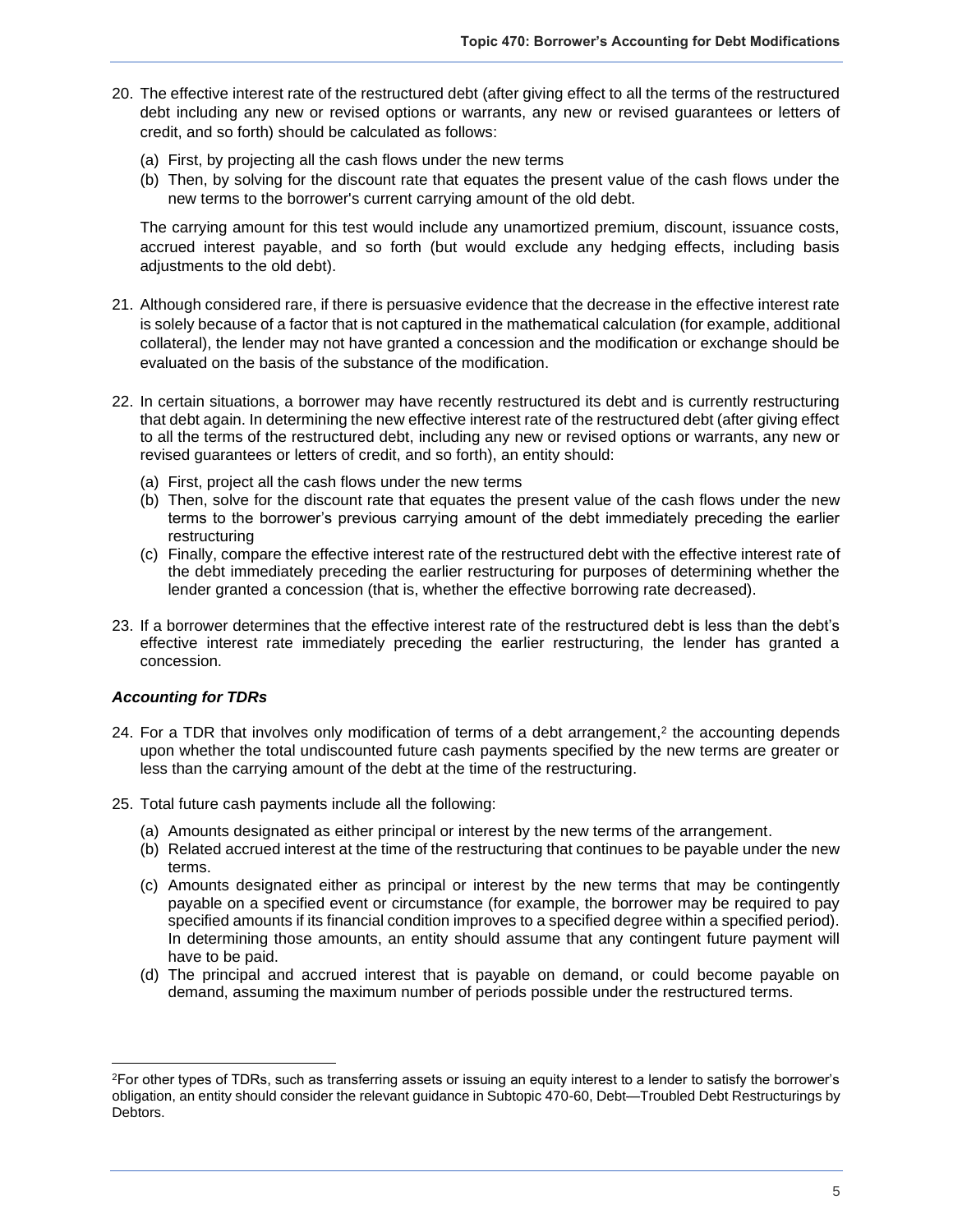- 26. If the total of undiscounted future cash payments specified by the new terms of the debt is greater than the carrying amount of the debt, the borrower accounts for the effects of the restructuring prospectively from the [time of restructuring](https://dart.deloitte.com/USDART/tree/vsid/47108) (that is, the effects of changes in the amounts or timing [or both]) of future cash payments that are designated as either interest or principal that should be reflected in future periods. In doing so, the borrower both:
	- (a) Does not change the carrying amount of the debt at the time of the restructuring
	- (b) Determines a new effective interest rate that equates the present value of the future cash payments specified by the new terms (excluding amounts contingently payable) with the carrying amount of the debt.
- 27. Interest expense is computed in a way such that a constant effective interest rate is applied to the carrying amount of the debt at the beginning of each period between restructuring and maturity (in substance, the interest method prescribed by paragraphs [835-30-35-2](https://dart.deloitte.com/USDART/home/codification/broad-transactions/asc835-30-35#d3e28362-108398-48655) and [835-30-35-4 through 35-5\)](https://dart.deloitte.com/USDART/home/codification/broad-transactions/asc835-30-35#d3e28391-108398-48655).
- 28. If the total undiscounted future cash payments specified by the new terms of a payable, including both payments designated as principal and interest, are less than the carrying amount of the debt, the borrower should both:
	- (a) Reduce the carrying amount to an amount equal to the total undiscounted future cash payments specified by the new terms
	- (b) Recognize a gain on restructuring equal to the amount of that reduction.
- 29. A borrower should not recognize a gain on restructured debt involving indeterminate future cash payments as long as the maximum total future cash payments could exceed the carrying amount of the debt. Consequently, for any amounts under the new terms of the debt arrangement that may be contingently payable on a specified event or circumstance, an entity should assume that any contingent future payment will have to be paid.
- 30. Thereafter, all cash payments under the terms of the debt should be accounted for as reductions of the carrying amount of the debt and no interest expense should be recognized on the debt for any period between the restructuring and the maturity date. The only exception is to recognize interest expense related to amounts contingently payable under the new terms of the debt arrangement according to paragraph [470-60-35-10.](https://dart.deloitte.com/USDART/home/codification/liabilities/asc470-60-35#d3e15405-112636-47902)
- 31. For a TDR involving a debt instrument with a variable interest rate (for example, the restructured terms may specify the stated interest rate to be the prime interest rate plus a specified amount or proportion), the amounts of future cash payments must be estimated as the maximum total future payments based on the interest rate in effect at the time of the restructuring. Fluctuations in the variable interest rate after the restructuring should be accounted for as changes in estimates in the periods in which the changes occur.
- 32. Similar to estimating amounts that are contingently payable on a specified event or circumstance, the accounting for fluctuations of future interest payments should not result in recognizing a gain on restructuring that may potentially be offset by future interest expense. Rather, the carrying amount of the restructured payable should remain unchanged on the modification date, and future cash payments should reduce the carrying amount until the time that any gain recognized cannot be offset by future interest expense.
- 33. The following table provides a general summary of the accounting for a TDR that involves only modification of terms of a debt arrangement: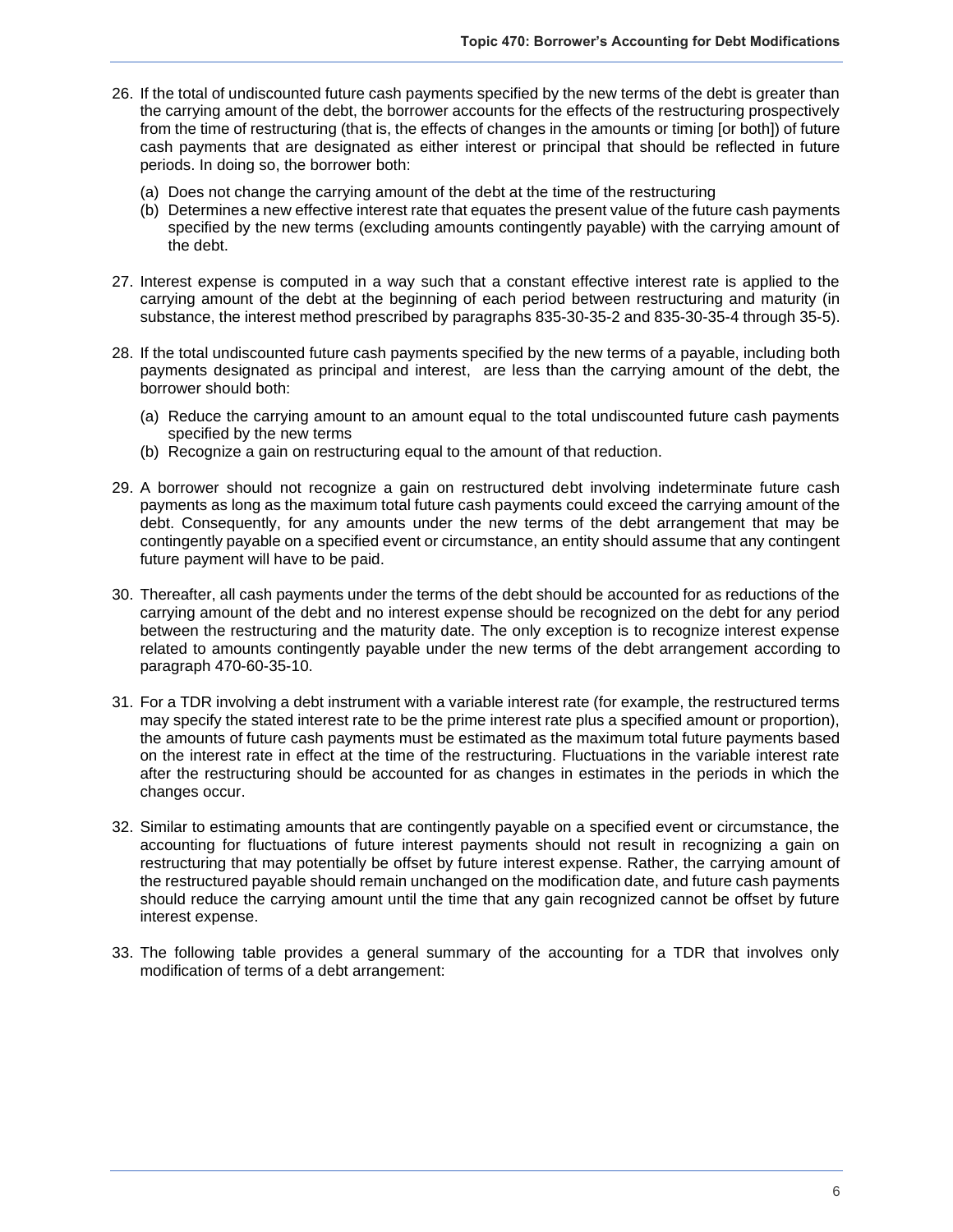If future undiscounted cash flows (including contingent payments) are: Greater than or equal to the net carrying value of the original debt, then: 1. Do not change the carrying amount of the debt at the time of the restructuring (that is, no gain recognized). 2. Calculate a new effective interest rate. The new effective interest rate will be the discount rate that equates the present value of the future cash payments specified by the new terms (excluding amounts contingently payable) with the carrying amount of the debt. 3. Prospectively recognize interest expense such that a constant effective interest rate is applied to the carrying amount of the debt at the beginning of each period between restructuring and maturity, consistent with the interest method. Less than the net carrying value of the original debt, then: 1. Reduce the carrying amount of the debt to an amount equal to the total future undiscounted cash payments specified by the new terms of the debt arrangement. 2. Recognize a gain on restructuring of debt equal to the amount of the reduction determined in (1). 3. Cash payments under the terms of the debt will be accounted for as reductions of the carrying amount of the debt. 4. No interest expense should be recognized on the debt for any period between the restructuring and maturity of the debt.

#### **Modifications and Extinguishments**

- 34. For modifications that are not accounted for as TDRs, an entity should consider the guidance in Subtopic 470-50 for determining whether, for accounting purposes, a modification or extinguishment has occurred. If an entity enters into a debt arrangement with a different lender and concurrently satisfies<sup>3</sup> its existing debt arrangement with the original, unrelated lender, that transaction is accounted for as an extinguishment of the existing debt and an issuance of new debt.
- 35. The following circumstances in which an entity modifies or exchanges debt agreements with the same lender would result in the debt transaction being accounted for as an extinguishment (assuming the transaction is not accounted for as a TDR):
	- (a) If a borrower exchanges debt arrangements with its current lender with substantially different terms, that transaction is deemed to be a debt extinguishment.
	- (b) If a borrower makes a substantial modification to the terms of an existing debt arrangement, that modification could achieve the same economic effect as an exchange of a debt arrangement and, therefore, would be accounted for like an extinguishment.
- 36. If an entity determines that the original and new debt instruments are substantially different, the new debt instrument would be initially recorded at fair value, and that amount should be used to determine the debt extinguishment gain or loss to be recognized and the effective interest rate of the new debt instrument. Interest expense would be accounted for under the interest method using the new effective interest rate.

<sup>&</sup>lt;sup>3</sup>An entity should evaluate the criteria in paragraph 405-20-40-1 to determine when to derecognize its existing debt arrangement.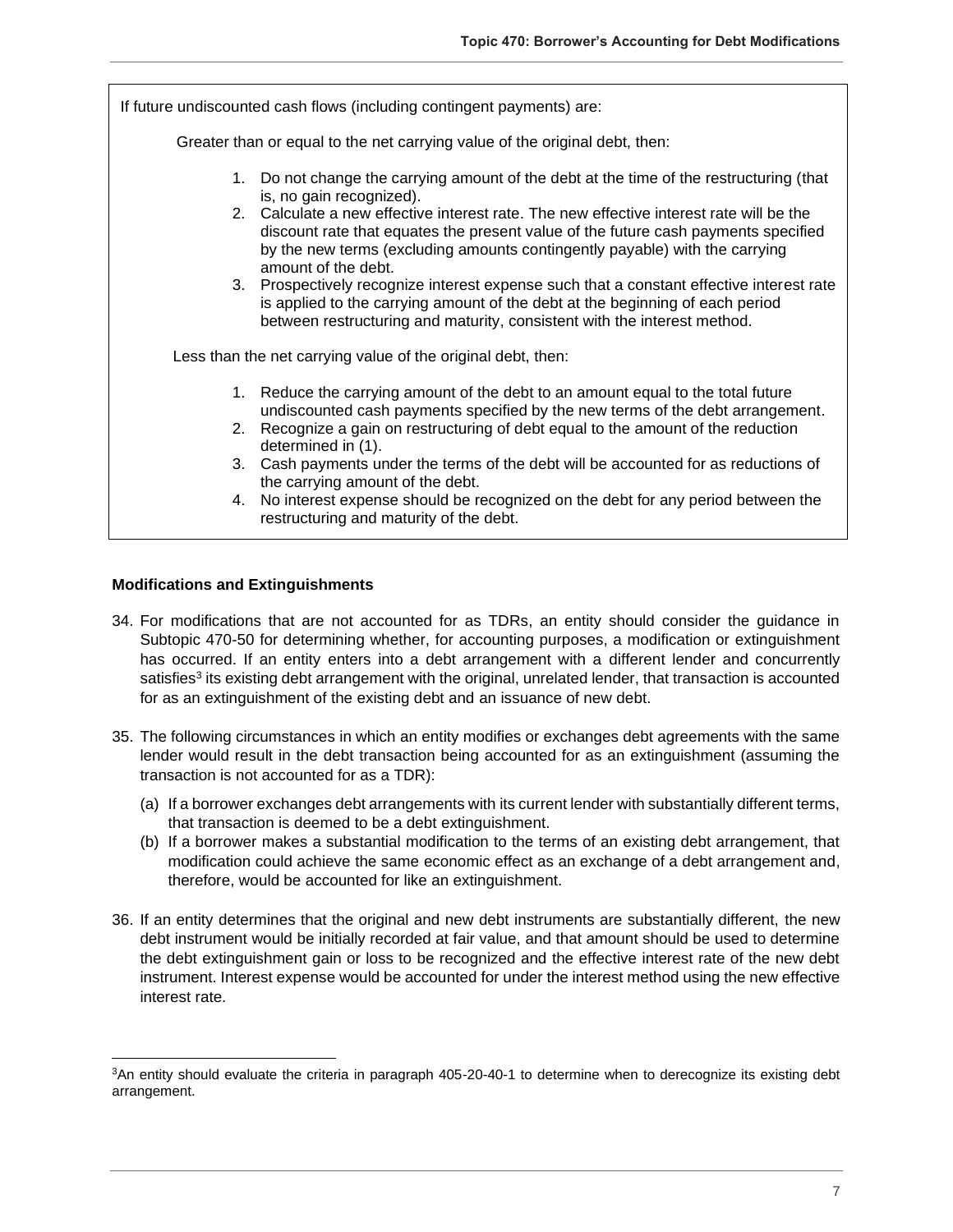37. If an entity determines that the original and new debt instruments are not substantially different, then a new effective interest rate should be determined on the basis of the carrying amount of the original debt instrument<sup>4</sup> and the revised cash flows. Interest expense would be accounted for under the interest method using the new effective interest rate prospectively.

# *Determining Whether a Substantial Modification Has Occurred—Term Debt*

- 38. A substantial modification has occurred when an exchange of debt arrangements between a borrower and a lender or a modification of a debt arrangement by a borrower and a lender results in the present value of cash flows under the terms of the new debt arrangement being at least 10 percent different from the present value of the remaining cash flows under the terms of the original arrangement at the modification date.
- 39. If the terms of a debt arrangement are changed or modified and the cash flow effect on a present value basis is less than 10 percent, the debt arrangements are not considered to be substantially different.<sup>5</sup>
- 40. Paragraph 470-50-40-12 provides the following guidance that an entity should use to calculate the present value of the cash flows for purposes of applying the 10 percent cash flow test:
	- (a) The cash flows of the new debt arrangement include all cash flows specified by the terms of the new debt arrangement plus any amounts paid by the borrower to the lender, less any amounts received by the borrower from the lender as part of the exchange or modification.
	- (b) If the original debt arrangement or the new debt arrangement has a floating interest rate, then the variable rate in effect at the date of the exchange or modification should be used to calculate the cash flows of the variable-rate arrangement.
	- (c) If either the new debt arrangement or the original debt arrangement is callable or puttable, then separate cash flow analyses should be performed assuming exercise and nonexercise of the call or put. The cash flow assumptions that generate the smaller change would be the basis for determining whether the 10 percent threshold is met.
	- (d) If the debt arrangement contains contingent payment terms or unusual interest rate terms, judgment should be used to determine the appropriate cash flows.
	- (e) The discount rate to be used to calculate the present value of the cash flows is the effective interest rate, for accounting purposes, of the original debt arrangement.
	- (f) If within a year of the current transaction the debt has been exchanged or modified without being deemed to be substantially different, then the debt terms that existed a year ago should be used to determine whether the current exchange or modification is substantially different.
	- (g) The change in the fair value of an embedded conversion option resulting from an exchange of debt arrangements or a modification in the terms of an existing debt arrangement should not be included in the 10 percent cash flow test. Rather, a separate test should be performed by comparing the change in the fair value of the embedded conversion option with the carrying amount of the original debt arrangement immediately before the modification, as specified in paragraph [470-50-40-10\(a\).](https://dart.deloitte.com/USDART/home/codification/liabilities/asc470-50-40#d3e12438-112629-47894) $^{\rm 6}$

<sup>4</sup> If applicable, the carrying amount also should be adjusted for an increase, but not a decrease, in the fair value of an embedded conversion option calculated as the difference between the fair value of the embedded conversion option immediately before and after the modification or exchange.

<sup>5</sup>There are exceptions to this conclusion within Subtopic 470-50, Debt—Modifications and Extinguishments, in certain circumstances involving embedded conversion options. The guidance does not address modifications or exchanges of debt instruments in circumstances in which the embedded conversion option is separately accounted for as a derivative under Topic [815,](https://dart.deloitte.com/USDART/home/codification/broad-transactions/asc815) Derivatives and Hedging, before the modification, after the modification, or both before and after the modification.

<sup>6</sup>This guidance does not address modifications or exchanges of debt instruments in circumstances in which the embedded conversion option is separately accounted for as a derivative under Topic [815](https://dart.deloitte.com/USDART/home/codification/broad-transactions/asc815) before the modification, after the modification, or both before and after the modification.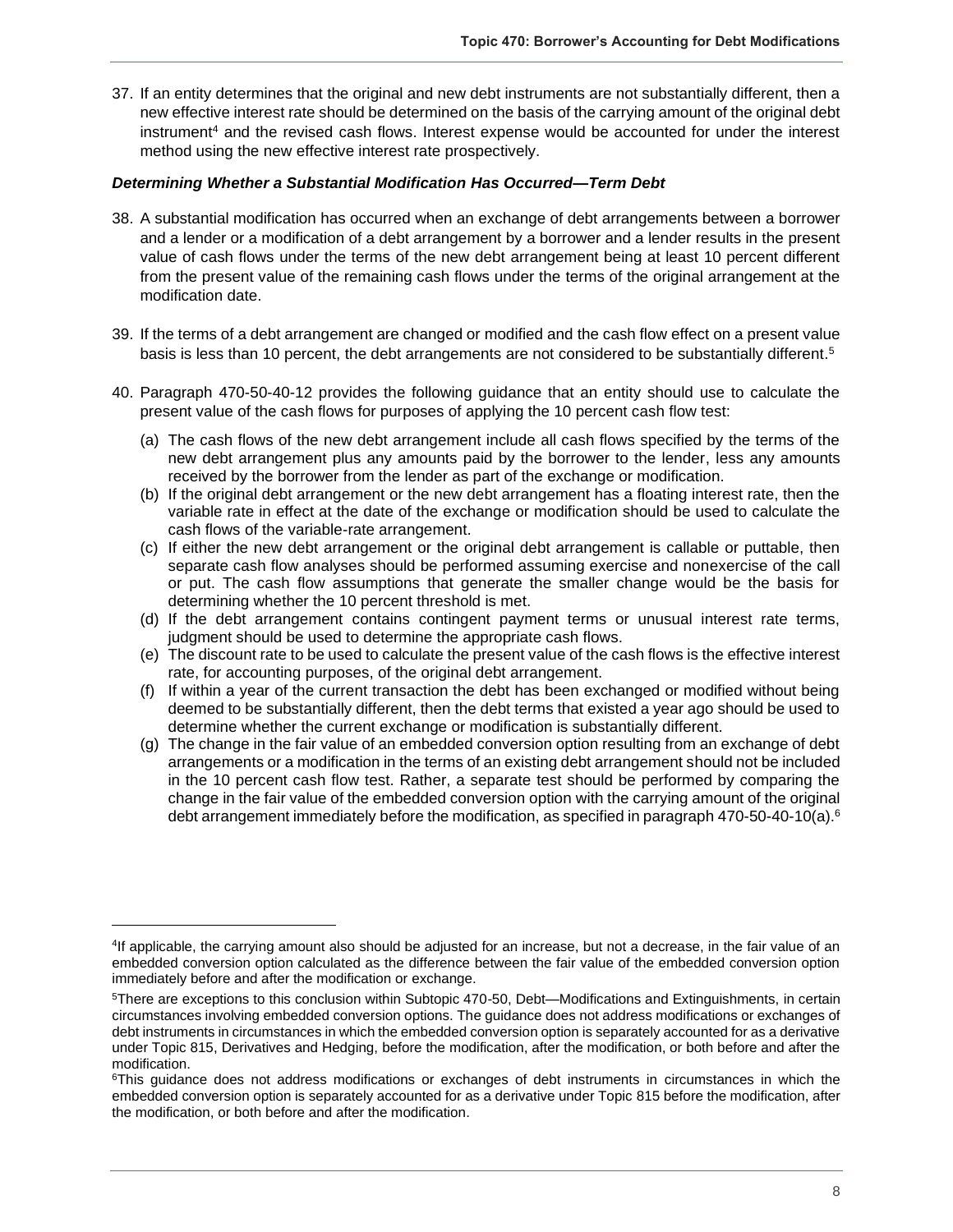# *Line-of-Credit or Revolving Debt Arrangements*

- 41. Because of the nature of line-of-credit or revolving debt arrangements, specific guidance is provided to account for modifications to or exchanges of line-of-credit or revolving debt arrangements resulting in either a new line-of-credit or revolving debt arrangement or in a traditional term-debt arrangement.
- 42. To make that determination, the borrower compares the product of the remaining term and the maximum available credit of the old arrangement (this product is referred to as the borrowing capacity) with the borrowing capacity of the new arrangement.
- 43. If the borrowing capacity of the new arrangement is greater than or equal to the borrowing capacity of the old arrangement, then any unamortized deferred costs, any fees paid to the lender, and any thirdparty costs incurred should be deferred and amortized over the term of the new arrangement.
- 44. If the borrowing capacity of the new arrangement is less than the borrowing capacity of the old arrangement, then:
	- (a) Any fees paid to the lender and any third-party costs incurred should be deferred and amortized over the term of the new arrangement.
	- (b) Any unamortized deferred costs relating to the old arrangement at the time of the change should be written off in proportion to the decrease in borrowing capacity of the old arrangement. The remaining unamortized deferred costs relating to the old arrangement should be deferred and amortized over the term of the new arrangement.

# **Examples**

45. To illustrate the guidance in Subtopics 470-50 and 470-60, the FASB staff has developed the following examples. These examples are not all inclusive and do not indicate that the factors detailed in the conclusions of each example should always be of primary significance when concluding whether a restructuring is a TDR. Every fact pattern requires judgment and a thorough analysis of all factors listed in paragraph 470-60-55-8.

# *Example 1—TDR, No Gain Recognized*

- 46. On January 1, 20X1, Borrower B enters into a \$500,000 term loan that is not prepayable with Bank N that has an annual coupon of 5 percent due quarterly and principal due upon maturity on December 31, 20X5. Near the time the term loan was issued to Borrower B, term loan and debt issuances for investment grade public companies in a similar industry to Borrower B had similar terms and conditions. On the basis of its estimates and projections of its industry and the broader economy and considering its current business capabilities, Borrower B concludes that its cash flows will be sufficient to service the debt through December 31, 20X5. On the basis of those factors, Borrower B concludes that its debt should be classified similar to investment grade.
- 47. During the first quarter of 20X3, a global pandemic ensues that has broad and pervasive effects on the macroeconomy and Borrower B's cash flows. Borrower B is uncertain on whether it can continue to service the interest payments at the current interest rate so it decides to refinance its existing term loan and begins discussions with various banks, including Bank N, to obtain a new five-year term loan. Borrower B receives an offer from Bank N to modify the arrangement such that the term loan matures on March 31, 20X8, with a reduced interest rate of 4 percent. Borrower B receives offers from different lenders for a five-year term loan with an interest rate of 7 percent with other similar terms and conditions to its existing arrangement.
- 48. Near the same time as negotiating a new term loan, the public companies for which Borrower B initially used as peer companies to evaluate its credit rating issued debt and term loans that were rated as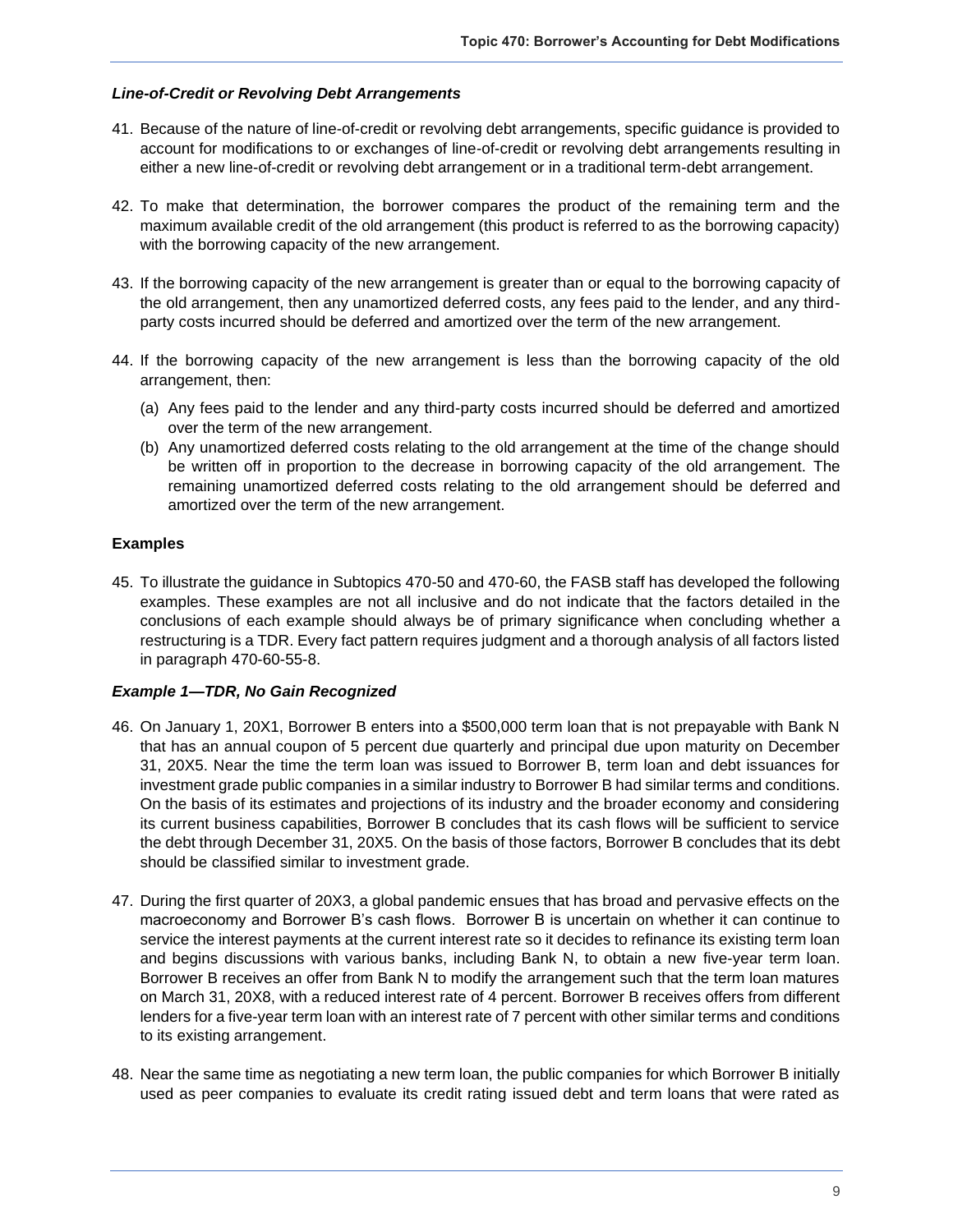noninvestment grade. Furthermore, those debt and term loan issuances by peer companies were similar to the five-year term loan with an interest rate of 7 percent that was offered to Borrower B by various lenders.

- 49. Additionally, because of the pandemic conditions, Borrower B is unable to conclude that its cash flows will be sufficient to service its existing debt through December 31, 20X5.
- 50. On April 1, 20X3, Borrower B and Bank N modify the term loan to (a) forgive all accrued interest of (\$6,250), (b) extend the maturity to March 31, 20X8, and (c) adjust the annual interest rate to 4 percent.
- 51. On the basis of the factors described in paragraphs 46–49 and analyses of the other factors within paragraph 470-60-55-8, Borrower B concludes that it is experiencing financial difficulties. Consequently, Borrower B needs to determine whether it has received a concession from Bank N in accordance with paragraph 470-60-55-10. Borrower B compares the effective interest rate on the new debt with the effective interest rate on the old debt.

|                                        | <b>Old Debt</b> | <b>Restructured</b><br><b>Debt</b> |
|----------------------------------------|-----------------|------------------------------------|
| Principal                              | \$500,000       | \$500,000                          |
| Annual interest                        | \$25,000        | \$20,000                           |
| Annual periods remaining               | 2.75            | 5.00                               |
| Carrying value of debt premodification |                 | \$506,250                          |
| Stated interest rate                   | 5.00%           | 4.00%                              |
| Effective interest rate                | 5.00%           | $3.72\%$ *                         |

\*The effective interest rate on the restructured debt is slightly below the stated rate of 4 percent due to forgiving the accrued and unpaid interest of \$6,250 at the date of restructuring.

52. Borrower B concludes that a TDR has occurred because it is experiencing financial difficulties and was provided a concession by Bank N. Borrower B considers the guidance in paragraphs 470-60-35-5 through 35-6 and projects the following contractual cash flow payments.

| Annual period ending                    | 3/31/20X4 | 3/31/20X5 | 3/31/20X6 | 3/31/20X7 | 3/31/20X8 | Total     |
|-----------------------------------------|-----------|-----------|-----------|-----------|-----------|-----------|
| Interest                                | \$20,000  | \$20,000  | \$20,000  | \$20,000  | \$20,000  | \$100,000 |
| Principal                               |           |           |           |           | \$500,000 | \$500,000 |
| Total                                   |           |           |           |           |           | \$600,000 |
| Carrying amount of loan at modification |           |           |           |           |           | \$506.250 |

53. Because the total future cash payments under the new terms (\$600,000) exceeds the carrying amount of the loans at modification (\$506,250), the effects of the restructuring are accounted for prospectively. That is, interest expense is adjusted on a prospective basis at an annual rate of 3.72 percent.

# *Example 2—TDR, Gain Recognized*

- 54. On July 1, 20X1, Borrower E enters into a \$250,000 term loan that is not prepayable with Bank Y that has an annual coupon of 5 percent due quarterly and principal due upon maturity on June 30, 20X6. During the first quarter of 20X3, a global pandemic ensues that has broad and pervasive effects on the macroeconomy and Borrower E's industry. In the second quarter of 20X3, Borrower E considers its estimates and projections of its sales, industry sales, and the broader macroeconomic indicators and concludes that it will not have sufficient cash flows to service the interest and principal payments on its existing debt.
- 55. On July 1, 20X3, Borrower E and Bank Y modify the term loan, and Bank Y forgives \$50,000 in principal. The loan retains the 5 percent quarterly interest payments, and Borrower E has paid the accrued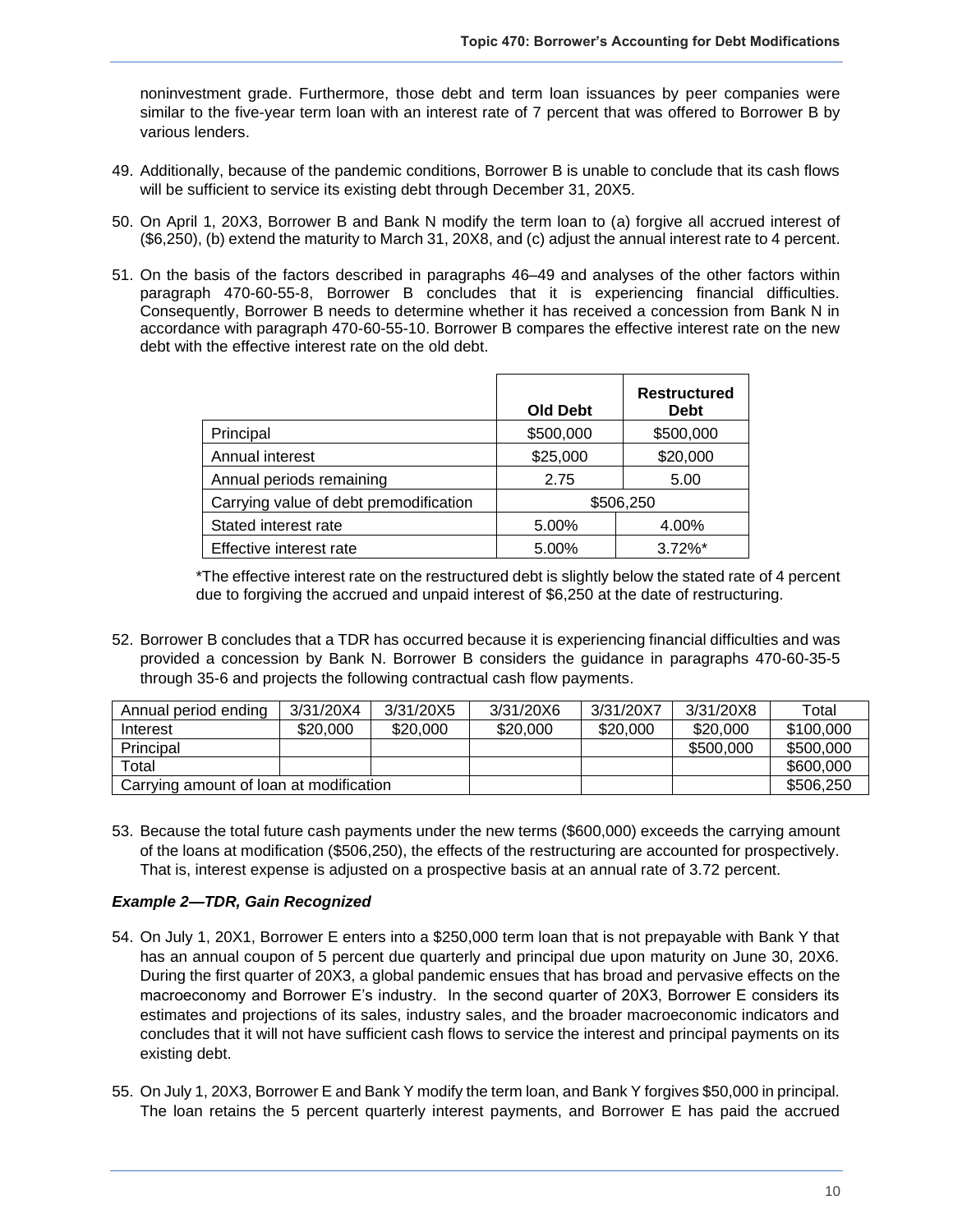interest through June 30, 20X3. On the basis of the factors described in paragraph 54, Borrower E concludes that it is experiencing financial difficulties. Consequently, Borrower E needs to determine whether it has received a concession from Bank Y in accordance with paragraph 470-60-55-10. Borrower E compares the effective interest rate on the new debt with the effective interest rate on the old debt.

|                                        | <b>Old Debt</b> | <b>Restructured</b><br><b>Debt</b> |  |
|----------------------------------------|-----------------|------------------------------------|--|
| Principal                              | \$250,000       | \$200,000                          |  |
| Annual interest                        | \$12,500        | \$10,000                           |  |
| Annual periods remaining               | 3.00            | 3.00                               |  |
| Carrying value of debt premodification | \$250,000       |                                    |  |
| Effective interest rate                | 5.00%           | $-2.86%$                           |  |

56. The negative effective interest rate on the modified debt is the result of the principal forgiveness. Because the effective interest rate on the modified debt is below the effective interest rate on the debt before modification, Borrower E concludes that Bank Y has granted a concession. Borrower E concludes that a TDR has occurred because it is experiencing financial difficulties and was provided a concession by Bank Y. Borrower E considers the guidance in paragraphs 470-60-35-5 through 35-6 and projects the following modified contractual cash flow payments (undiscounted).

| Annual period ending                    | 6/30/20X4 | 6/30/20X5 | 6/30/20X6 | Total     |
|-----------------------------------------|-----------|-----------|-----------|-----------|
| Interest                                | \$10,000  | \$10,000  | \$10,000  | \$30,000  |
| Principal                               |           |           | \$200,000 | \$200,000 |
| Total                                   |           |           |           | \$230,000 |
| Carrying amount of loan at modification |           |           |           | \$250,000 |

- 57. Because the total future cash payments under the new terms (\$230,000) is less than the carrying amount (\$250,000), Borrower E should:
	- (a) Reduce the carrying amount of the debt to \$230,000
	- (b) Recognize a gain of \$20,000.
- 58. Thereafter, all cash payments under the terms of the debt should be accounted for as reductions of the carrying amount of the debt, and no interest expense should be recognized on the debt for any period between the restructuring date and the maturity date.

#### *Example 3—Modification of Prepayable Term Debt*

- 59. On January 1, 20X1, Borrower F enters into a \$750,000 five-year term loan with Bank Z. The loan has a 10 percent annual coupon payable quarterly and is prepayable at any time with no prepayment penalty. Borrower F incurred \$10,000 in fees to obtain the debt.
- 60. During the first quarter of 20X3, a global pandemic ensues that has broad and pervasive effects on the macroeconomy and Borrower F's industry. As a result of the global pandemic, current market interest rates across asset classes have declined broadly since the term loan was originated. Borrower F manufactures personal protective equipment and has experienced significant growth in orders. To free up working capital to use in production, Borrower F decides to refinance its term debt with Bank Z. On April 1, 20X3, Borrower F and Bank Z enter into a new five-year term loan with a 6 percent annual coupon payable quarterly. The loan is still prepayable at any time, but Bank Z has added a 2 percent prepayment penalty. Borrower F paid \$15,000 in fees to Bank Z to refinance.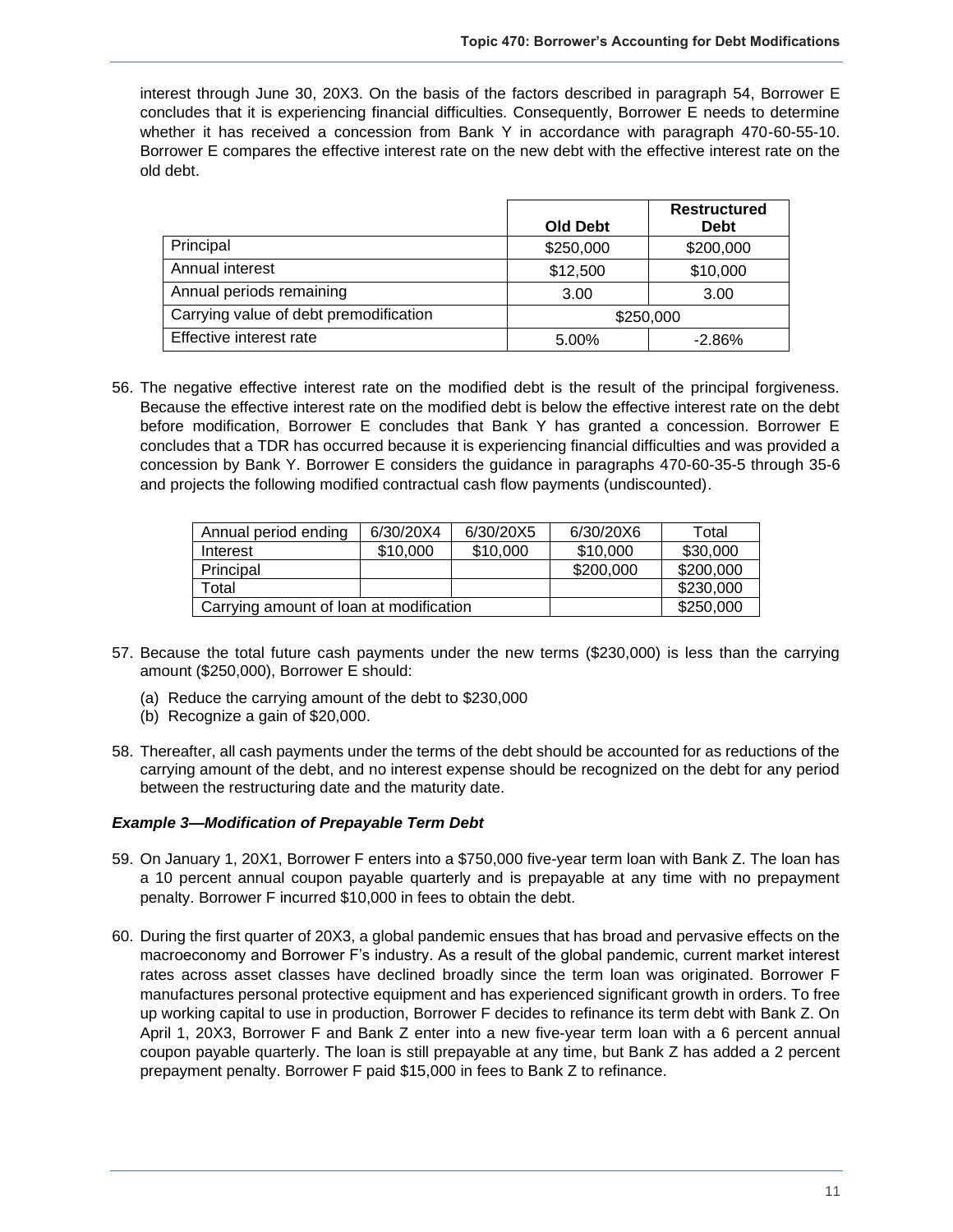- 61. Borrower F considers all the factors within Section 470-60-55, and on the basis of the detailed analysis concluded that it was not experiencing financial difficulty and, therefore, the modification is not deemed to be a TDR . Borrower F must now determine whether the new debt arrangement with Bank Z should be accounted for as a modification of existing debt or an extinguishment of old debt and an issuance of new debt by assessing the cash flows of the two instruments.
- 62. Because both term loans are prepayable at any time, Borrower F considers the guidance in paragraph 470-50-40-12(c) that states that if either the new debt arrangement or the original debt arrangement is callable or puttable, then separate cash flow analyses should be performed assuming exercise and nonexercise of the call or put. The cash flow assumptions that generate the smaller change would be the basis for determining whether the 10 percent threshold is met.
- 63. Borrower F first analyzes the cash flows assuming the debt is prepaid on the modification date. Because it is a Day 1 cash flow, there is no discounting.

| <b>Premodification cash flows</b>  |           |
|------------------------------------|-----------|
| Fees paid to lender                | N/A       |
| Repayment of principal             | \$750,000 |
| Prepayment penalty                 | N/A       |
| Total cash flows—premodification   | \$750,000 |
| <b>Postmodification cash flows</b> |           |
| Fees paid to lender                | \$15,000  |
| Repayment of principal             | \$750,000 |
| Prepayment penalty (2%)            | \$15,000  |
| Total cash flows—postmodification  | \$780,000 |
| Total change in cash flows (\$)    | \$30,000  |
| Total change in cash flows (%)     | 4%        |

64. On the basis of the cash flows in paragraph 63, Borrower F concludes that the terms of the refinanced debt are not substantially different and therefore are accounted for as a modification. Borrower F capitalizes the fees paid to Bank Z to refinance and determines the new effective interest rate using the premodification carrying value of the debt, net of the capitalized and deferred refinancing fees.

#### *Example 4—Nontroubled Debt Restructuring, Terms Not Substantially Different*

- 65. On January 1, 20X1, Borrower C enters into a \$500,000 term loan that is not prepayable with Bank O that has an annual coupon of 5 percent due annually and principal due upon maturity on December 31, 20X5.
- 66. During the first quarter of 20X3, a global pandemic ensues that has broad and pervasive effects on the macroeconomy and Borrower C's industry. As a result of the global pandemic, current market interest rates across asset classes broadly have declined since the term loan was originated. To mitigate any potential liquidity needs in the future, Borrower C decides to refinance its existing term loan and begins discussions with various banks, including Bank O, to obtain a new five-year term loan. Borrower C receives an offer from Bank O to modify the arrangement such that the term loan matures on December 31, 20X7, with a reduced interest rate of 4 percent. Borrower C receives offers from different lenders for a five-year term loan with an interest rate at, or near, 4 percent.
- 67. On April 1, 20X3, Borrower C and Bank O modify the term loan to (a) extend the maturity to March 31, 20X8, and (b) adjust the annual interest rate to 4 percent, payable on March 31 annually. Additionally,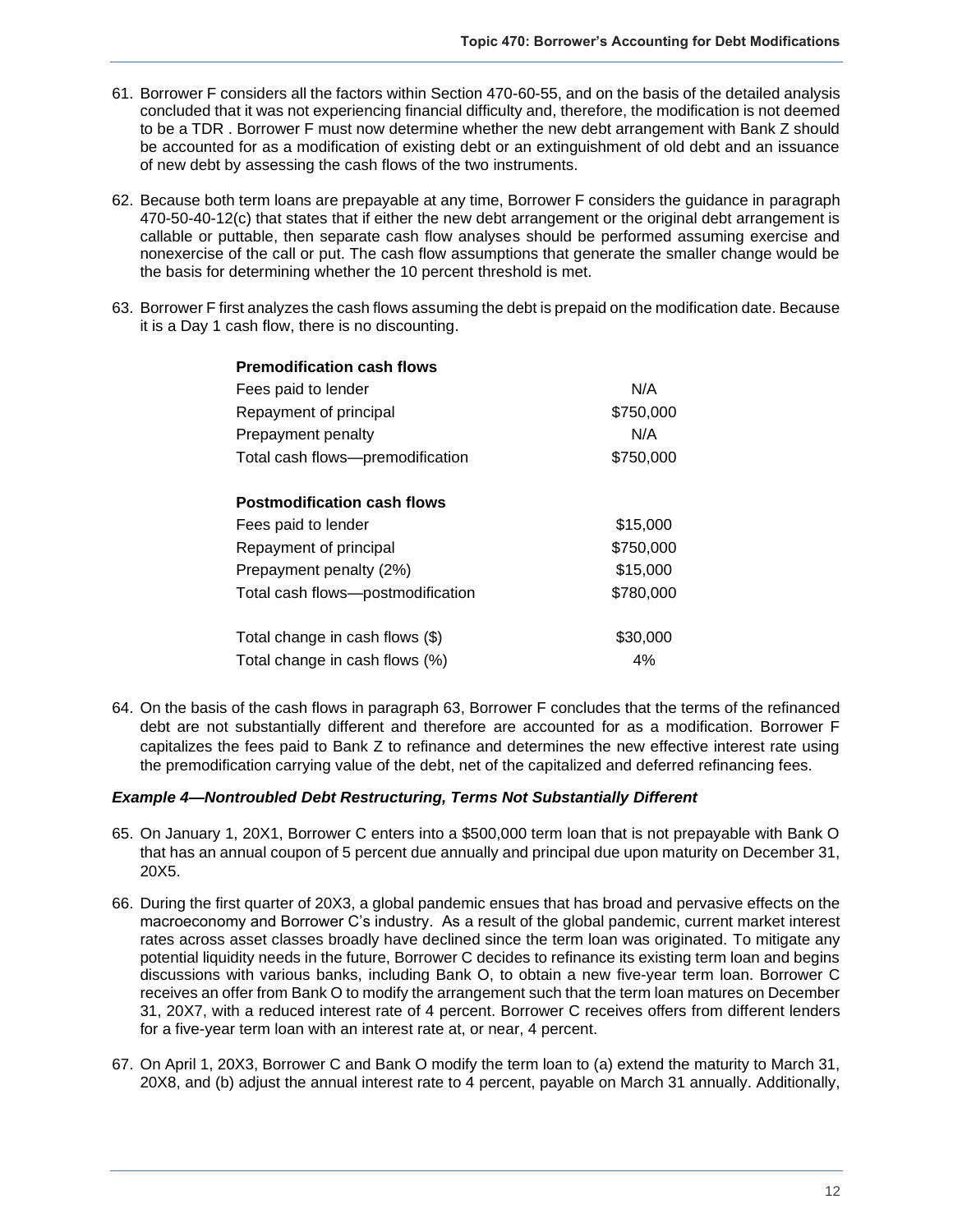as part of the restructuring Borrower C paid the accrued interest through March 31, 20X3, on the existing debt arrangement.

- 68. Because Borrower C received offers from different lenders with the same or nearly the same terms, Borrower C concludes that the refinancing of the loan with Bank O represents current market interest rates and is an indicator of a nontroubled borrowing.
- 69. Additionally, Borrower C considers its estimates and projections of its sales, industry sales, and the broader macroeconomic indicators and concludes that it will have sufficient cash flows to service its existing debt. Although Borrower C expects declines in future revenue (and therefore cash flows), Borrower C considers its current liquidity combined with its financial planning analysis and recent going concern analysis and concludes that it will continue to have adequate liquidity to continue operations though the global pandemic.
- 70. Consequently, Borrower C concludes that it is not experiencing financial difficulty and ,therefore, the modification is not deemed to be a TDR.
- 71. Borrower C then considers the guidance in Subtopic 470-50 to account for the modification of the term loan. Borrower C considers the guidance in paragraph 470-50-40-9 involving the contemporaneous exchanges of cash between the same borrower and lender in connection with the issuance of a new debt obligation and satisfaction of an existing debt obligation. Specifically, the guidance notes that if the modification arrangements have substantially different terms, the exchange would be accounted for as an extinguishment of the old debt and issuance of new debt. Otherwise, the modification would be accounted for as a continuation of the existing debt.
- 72. Borrower C also considers the guidance in paragraph 470-50-40-10 to determine if the "substantially different" criterion has been met. Borrower C evaluates whether the present value of the cash flows under the terms of the new debt arrangement is at least 10 percent different from the present value of the remaining cash flows under the terms of the original arrangement. Borrower C performs the following analysis.

| Period ending         | 12/31/20X3 | 12/31/20X4 | 12/31/20X5 | ™otal     |
|-----------------------|------------|------------|------------|-----------|
| Remaining<br>payments | \$25,000   | \$25,000   | \$525,000  | \$575,000 |
| Discounted*           | \$24.102   | \$22,954   | \$459.194  | \$506,250 |

# **Original Term Loan**

\*In accordance with paragraph 470-50-40-12(e), the discount rate used to calculate the present value of cash flows is the effective interest rate of the original term loan of 5 percent.

†Agrees to the carrying amount of the loan of \$500,000 in principal and \$6,250 of accrued interest.

#### **New Term Loan**

| Period      |           |           |           |           |           |           |           |
|-------------|-----------|-----------|-----------|-----------|-----------|-----------|-----------|
| ending      | 3/31/20X3 | 3/31/20X4 | 3/31/20X5 | 3/31/20X6 | 3/31/20X7 | 3/31/20X8 | Total     |
| Remaining   | \$6,250   | \$20,000  | \$20,000  | \$20,000  | \$20,000  | \$520,000 | \$606,250 |
| payments    |           |           |           |           |           |           |           |
| Discounted* | \$6,250   | \$19.048  | \$18,141  | \$17,277  | \$16.452  | \$407.325 | \$484.492 |

\*In accordance with paragraph 470-50-40-12(e), the discount rate used to calculate the present value of cash flows is the effective interest rate of the original term loan of 5 percent.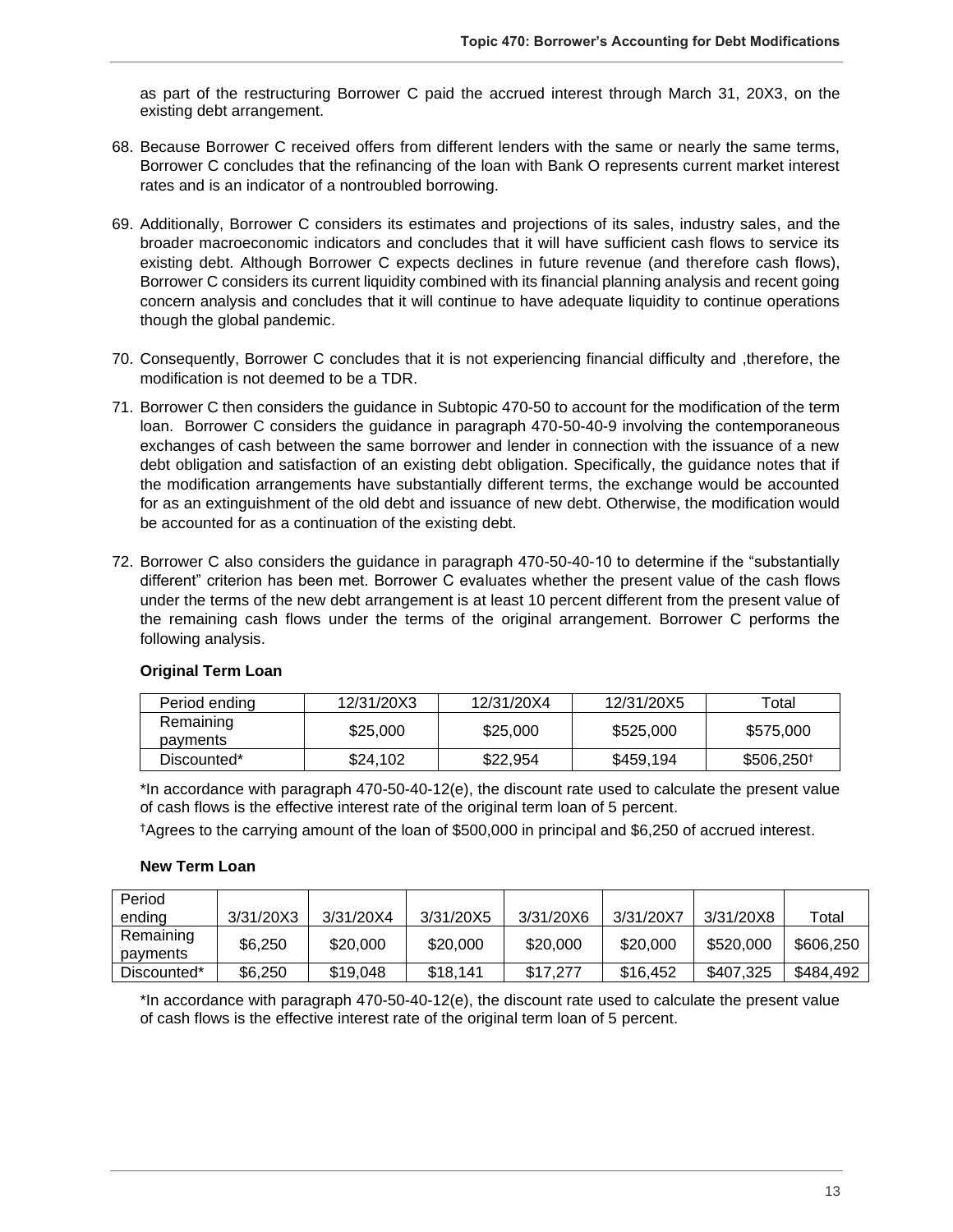| Present value of cash flows on the original term loan | \$506,250 |
|-------------------------------------------------------|-----------|
| Present value of cash flows on the new term loan      | \$484.484 |
| Change in present value of cash flows                 | \$21,579  |
| Percentage change                                     | 4.3%      |

73. Because the present value of the cash flows under the terms of the new term loan is less than 10 percent different from the present value of the remaining cash flows under the terms of the original term loan, the modification is not deemed to be substantially different from the original term loan. Therefore, a new effective interest rate will be determined on the basis of the carrying amount of the original debt arrangement and the revised cash flows.

# *Example 5—Nontroubled Debt Restructuring, Terms Substantially Different*

- 74. Assume similar facts as in Example 4, except that the interest rate offered to Borrower C is 3 percent (assume this rate also was observed in offers from other lenders). Additionally, Borrower C wants to increase the principal amount borrowed. On April 1, 20X3, Borrower C and Bank O modify the term loan to (a) extend the maturity to March 31, 20X8, (b) adjust the annual interest rate to 3 percent, and (c) increase the principal amount to \$1,000,000. Additionally, Borrower C paid the accrued interest through March 31, 20X3, on the existing debt arrangement (\$6,250) as part of the restructuring.
- 75. Those changes do not affect Borrower C's previous conclusions that there will be sufficient cash flows to service the debt. Borrower C concludes that it is not experiencing financial difficultly and, therefore, the modification is not deemed to be a TDR.
- 76. Similar to Example 4, Borrower C must now determine whether the new debt arrangement with Bank O should be accounted for as a modification of existing debt or an extinguishment of old debt and an issuance of new debt. Borrower C again considers the guidance in paragraph 470-50-40-10 to determine if the "substantially different" criterion has been met. Borrower C evaluates whether the present value of the cash flows under the terms of the new debt arrangement is at least 10 percent different from the present value of the remaining cash flows under the terms of the original arrangement. Borrower C performs the following analysis.

# **Original Term Loan**

| Period ending         | 12/31/20X3 | 12/31/20X4 | 12/31/20X5 | Total     |
|-----------------------|------------|------------|------------|-----------|
| Remaining<br>pavments | \$25,000   | \$25,000   | \$525,000  | \$575,000 |
| Discounted*           | \$24.102   | \$22.954   | \$459,194  | \$506,250 |

\*In accordance with paragraph 470-50-40-12(e), the discount rate used to calculate the present value of cash flows is the effective interest rate of the original term loan of 5 percent.

#### **New Term Loan**

| Period ending | $4/1/20X3$ <sup>+</sup> | 3/31/20X4 | 3/31/20X5 | 3/31/20X6 | 3/31/20X7 | 3/31/20X8     | Total     |
|---------------|-------------------------|-----------|-----------|-----------|-----------|---------------|-----------|
| Remaining     | \$(493,750)             | \$30,000  | \$30,000  | \$30,000  | \$30,000  | $\$\,030,000$ | \$656.250 |
| cash flows    |                         |           |           |           |           |               |           |
| Discounted*   | \$(493,750)             | \$28.571  | \$27,211  | \$25.915  | \$24,681  | \$807.032     | \$419.660 |

\*In accordance with paragraph 470-50-40-12(e), the discount rate used to calculate the present value of cash flows is the effective interest rate of the original term loan of 5 percent.

† In accordance with paragraph 470-50-40-12(a), Borrower C incorporated the additional \$500,000 cash inflows received on April 1, 20X3, net of the \$6,250 of accrued interest paid as part of the restructuring. That amount is not discounted because it is a Day 1 cash flow.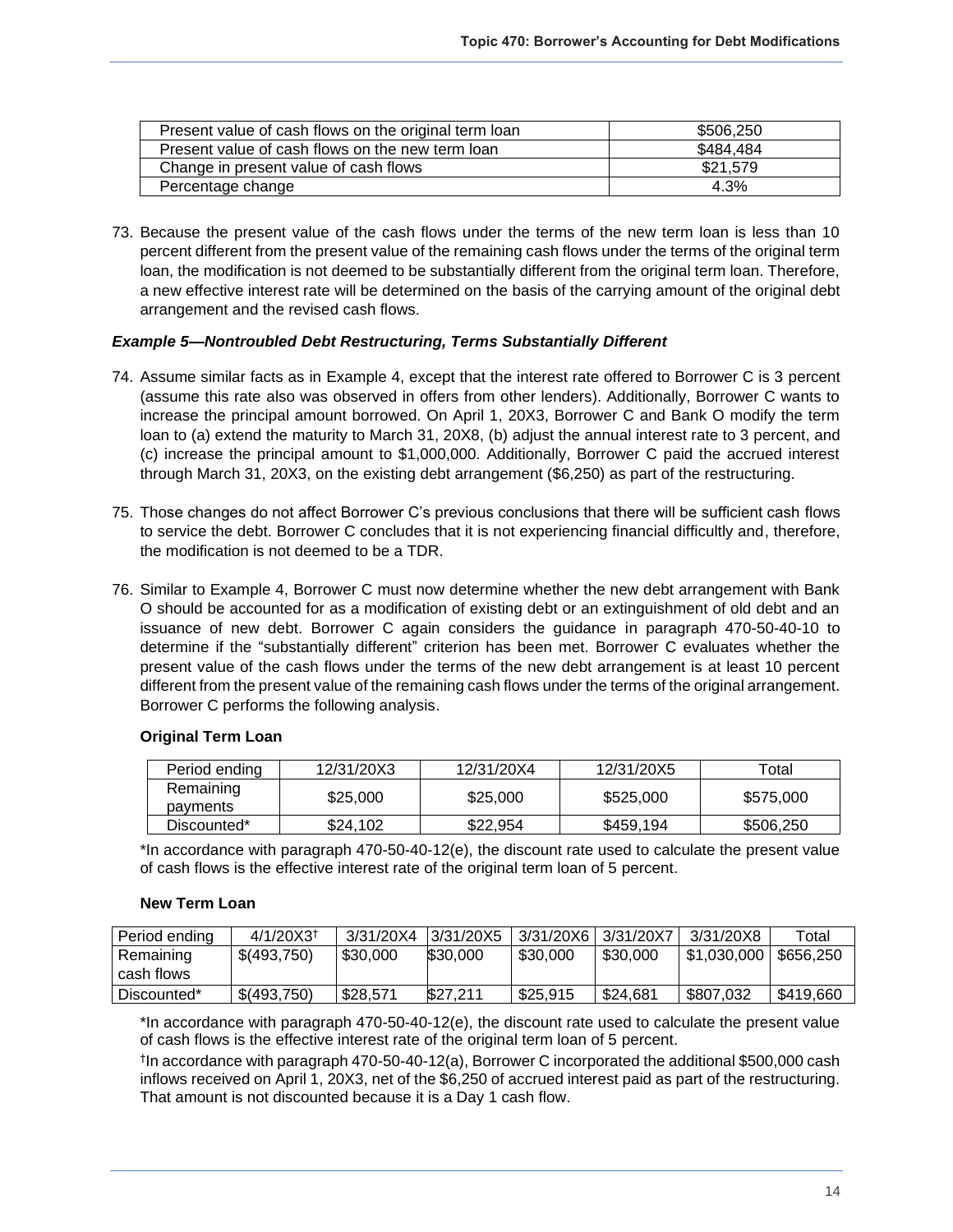| Present value of cash flows on the original term loan | \$506,250 |
|-------------------------------------------------------|-----------|
| Present value of cash flows on the new term loan      | \$419,660 |
| Change in present value of cash flows                 | \$86,590  |
| Percentage change                                     | 17.1%     |

77. Because the present value of the cash flows under the terms of the new term loan is greater than a 10 percent difference from the present value of the remaining cash flows under the terms of the original term loan, Borrower C determines that the original debt instrument and the new debt instrument are substantially different. The new debt instrument will be initially recorded at fair value, and that amount should be used to determine the debt extinguishment gain or loss to be recognized. Interest expense will be accounted for prospectively under the interest method using the new effective interest rate.

#### *Example 6—Financial Difficulties but No Lender Concession, Nontroubled Debt*

- 78. On June 30, 20X1, Borrower D enters a \$350,000 term loan that is not prepayable with Bank X that has an annual coupon of 5 percent due quarterly and principal due upon maturity on December 31, 20X3.
- 79. During the first quarter of 20X3, a global pandemic ensues that has broad and pervasive effects on the macroeconomy and Borrower D's industry. Pandemic conditions continue throughout the second quarter of 20X3. Borrower D considers its estimates and projections of its sales, industry sales, and the broader macroeconomic indicators and concludes that it will not have sufficient cash flows to service its existing debt.
- 80. To mitigate the projected shortfall in liquidity, Borrower D decides to request a three-month extension to its existing term loan from Bank X. On July 1, 20X3, Borrower D and Bank X modify the term loan to extend the maturity to March 31, 20X4. The loan will retain the 5 percent annual interest rate payable quarterly.
- 81. On the basis of the factors described in paragraphs 78–80, Borrower D concludes that it is experiencing financial difficulties. Consequently, Borrower D needs to determine whether it has received a concession from Bank X in accordance with paragraph 470-60-55-10. Borrower D compares the effective interest rate on the new debt with the effective interest rate on the old debt.

|                                        | <b>Old Debt</b> | <b>Restructured</b><br><b>Debt</b> |
|----------------------------------------|-----------------|------------------------------------|
| Principal                              | \$350,000       | \$350,000                          |
| Annual interest                        | \$17,500        | \$17,500                           |
| Annual periods remaining               | 0.50            | 0.75                               |
| Carrying value of debt premodification | \$350,000       |                                    |
| Stated interest rate                   | 5.00%           | 5.00%                              |
| <b>Effective interest</b>              | 4.98%           | 4.99%                              |

- 82. Because Borrower D continues to pay the same stated interest rate with the same frequency, the effective interest on the old debt and the restructured debt are the same. The effective rate on the new debt is slightly higher because of the time value of money factored into the discounting calculations. Consequently, Bank X has not granted a concession and, despite the financial difficulties experienced by Borrower D, the modification is not deemed to be a TDR.
- 83. Borrower D must now determine whether the modified debt arrangement with Bank X should be accounted for as a modification of existing debt or an extinguishment of old debt and an issuance of new debt. Borrower D considers the guidance in paragraph 470-50-40-10 to determine if the "substantially different" criterion has been met. Borrower D evaluates whether the present value of the cash flows under the terms of the new debt arrangement is at least 10 percent different from the present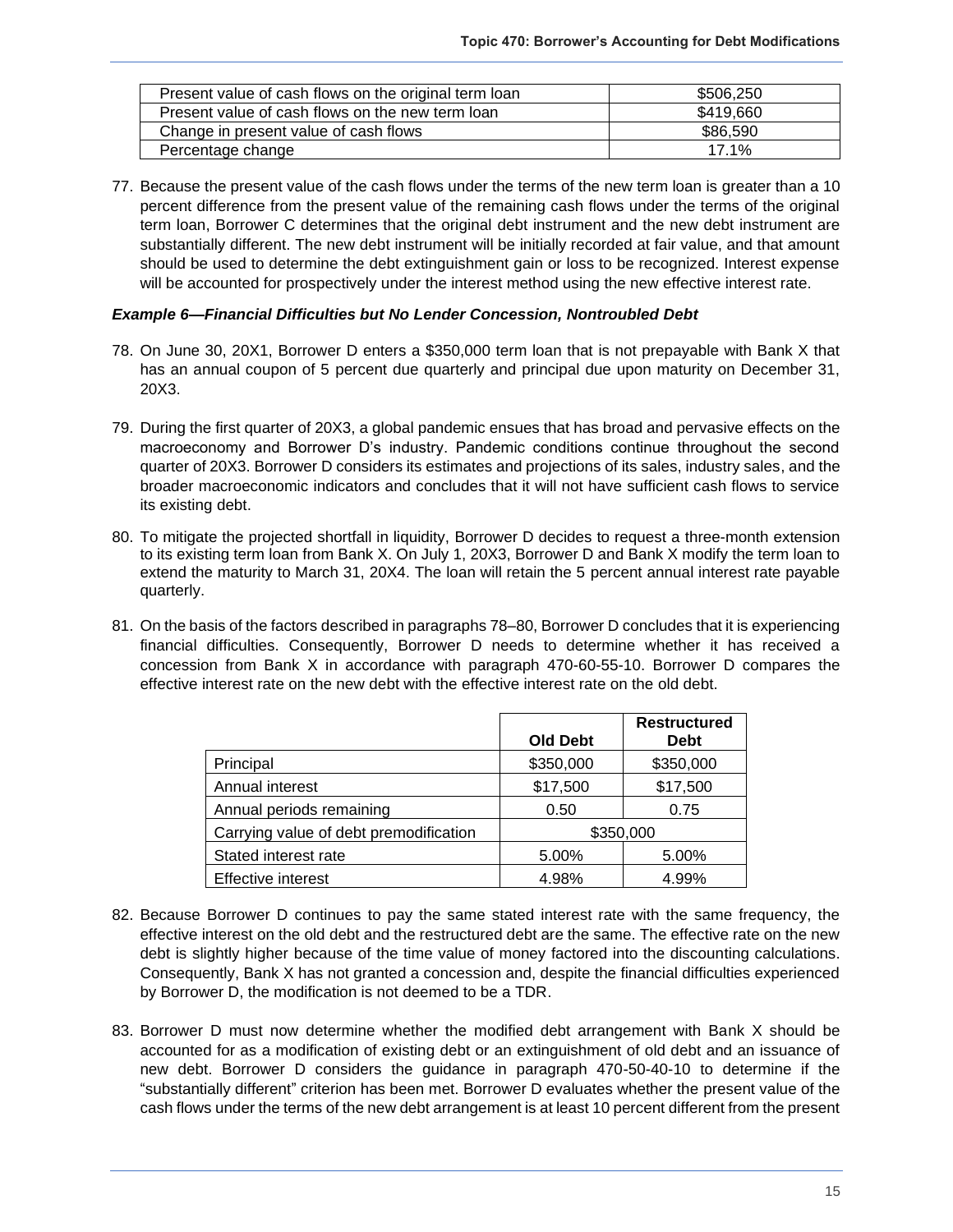value of the remaining cash flows under the terms of the original arrangement. Because Borrower D continues to pay interest at the same interest rate—just over an extended term—the present value of the cash flows are approximately the same both premodification and postmodification.

84. Because the present value of the cash flows under the terms of the new term loan is less than a 10 percent difference from the present value of the remaining cash flows under the terms of the original term loan, the modification is not deemed to be substantially different from the original term loan. Therefore, a new effective interest rate will be determined on the basis of the carrying amount of the original debt arrangement and the revised cash flows.

# *Example 7—Multiple Modifications within a 12-Month Period*

- 85. Continuing the fact pattern from Example 6 (see paragraphs 78–84), pandemic conditions continue through the third quarter of 20X3. Borrower D continues to experience declines in cash flows and wants to further extend the maturity date of the term loan another six months. On October 1, 20X3, Borrower D and Bank X modify the term loan to extend the maturity to September 30, 20X4. The loan will retain the 5 percent annual interest rate, but all interest payments will be deferred to the maturity date instead of paid quarterly.
- 86. On the basis of the continuation of factors noted in Example 6, Borrower D continues to experience financial difficulties. Because the term loan was recently restructured (within the last 12 months), to determine if Bank X has granted a concession in accordance with paragraph 470-60-55-14 the effective borrowing rate of the restructured debt should be compared with the effective borrowing rate of the debt immediately preceding the earlier restructuring for purposes of determining whether the creditor granted a concession. Furthermore, the effective borrowing rate of the restructured debt should be calculated by projecting all the cash flows under the new terms and solving for the discount rate that equates the present value of the cash flows under the new terms to the previous carrying amount of the debt immediately preceding the earlier restructuring.

|                                        | Old Debt* | <b>Restructured</b><br><b>Debt</b> |
|----------------------------------------|-----------|------------------------------------|
| Principal                              | \$350,000 | \$350,000                          |
| Annual interest                        | \$17,500  | \$17,500                           |
| Annual periods remaining               | 0.50      | 1.00                               |
| Carrying value of debt premodification | \$350,000 |                                    |
| Stated interest rate                   | 5.00%     | 5.00%                              |
| Effective interest rate                | 4.98%     | 4.92%                              |

\*The old debt consists of the original terms before the initial extension of the maturity date.

- 87. While the stated interest rate may not have changed, the effect of deferring the interest payments over the extension period has resulted in a lower effective interest rate for the restructured debt. Consequently, Bank X has granted a concession and, therefore, that modification is deemed to be a TDR.
- 88. Borrower D considers the guidance in paragraphs 470-60-35-5 through 35-6 and projects the following modified contractual cash flow payments (undiscounted).

| Quarterly period                        |            |           |           |           |           |
|-----------------------------------------|------------|-----------|-----------|-----------|-----------|
| ending                                  | 12/31/20X3 | 3/31/20X4 | 6/30/20X4 | 9/30/20X4 | Total     |
| Interest                                | \$4.375    | \$4.375   | \$4.375   | \$4.375   | \$17,500  |
| Principal                               |            |           |           | \$350,000 | \$350,000 |
| Total                                   |            |           |           |           | \$367,500 |
| Carrying amount of loan at modification |            |           |           |           | \$350,000 |